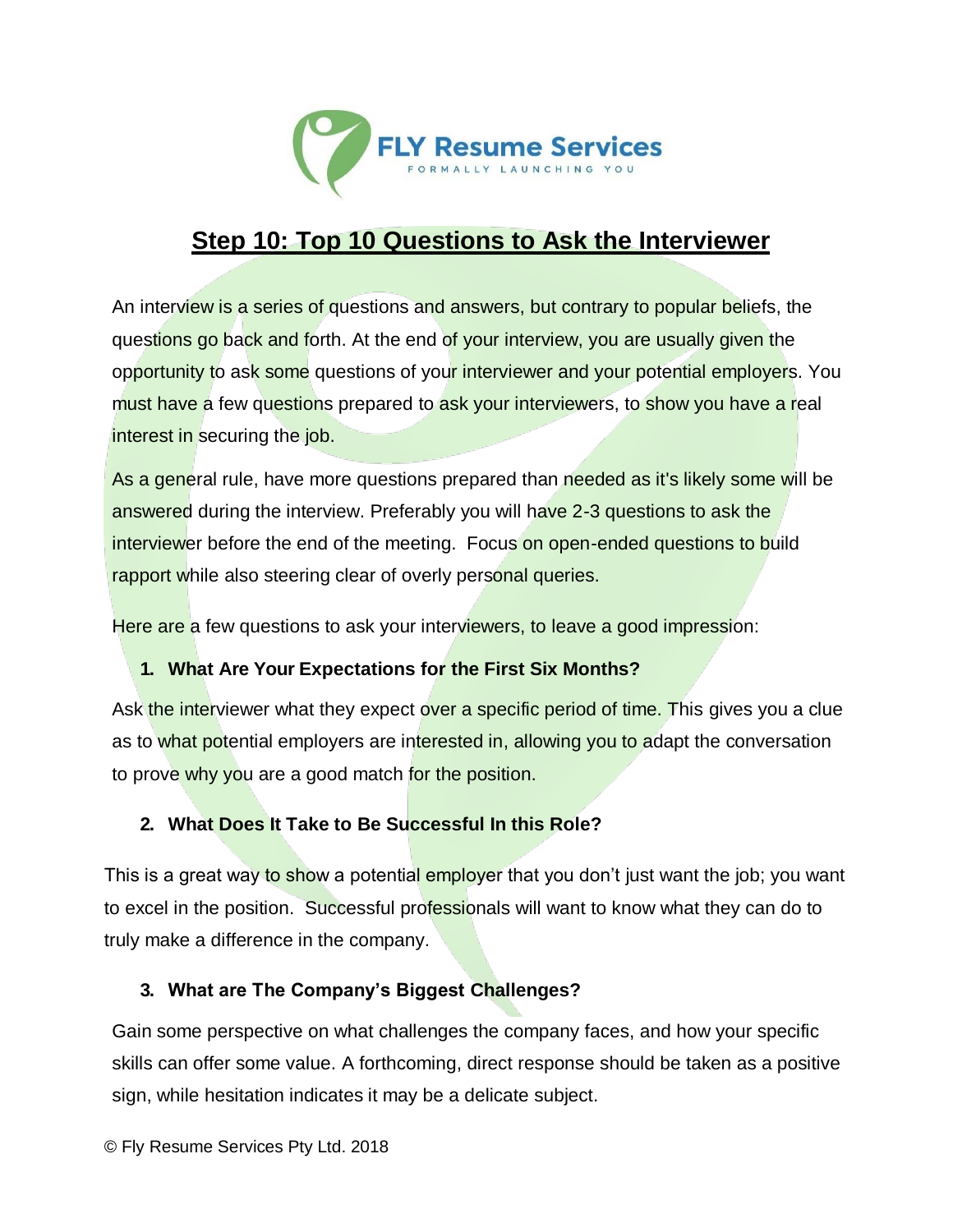Remember that the interview is as much about deciding if the company is right for you as it's also about if you are right for them. Understanding what the initial challenges you may face will help you determine if you can go above and beyond in the role.

### **4. What are the expectations of managing workflow?**

Learn what the typical day is like for the position—responsibilities, obligations, and unique scenarios you may face. What are the expectations regarding answering emails outside work hours? Will you be expected to work on weekends?

# **5. Where Does the Company See Itself/ What Is Expected of the Role in the Future?**

The interviewer can give you a peek at the long-term plans the company has, whether that be the next month, a year or even 5 years. This is your chance to see if any potential projects that you will be expected to work on maybe approaching and if the direction the company is headed aligns with your own goals.

### **6. What Is the Company's Culture Like?**

Understand the value system the company has in place—is it a casual work environment, or more rigid and regimented? Will you fit in with them? Building productive long-lasting working relationships is an important part of the social aspect within a company. Asking about it shows your thinking long-term. Learn what is expected of employees, both in and out of the workplace.

## **7. What Opportunities Will I Have to Grow?**

Discover what possibilities you have for career progression and growth. Ask what the previous employee went on to do, were they promoted or transferred internally? Does the company offer coaching/mentoring or professional development courses? This shows the hiring manager that continued learning is important to you.

# **8. What are The Biggest Rewards/Incentives Working with This Company?**

Here you are asking for the interviewer's own personal experience working at the company. Discover unique opportunities and benefits working at this company brings, compared to competitors.

© Fly Resume Services Pty Ltd. 2018